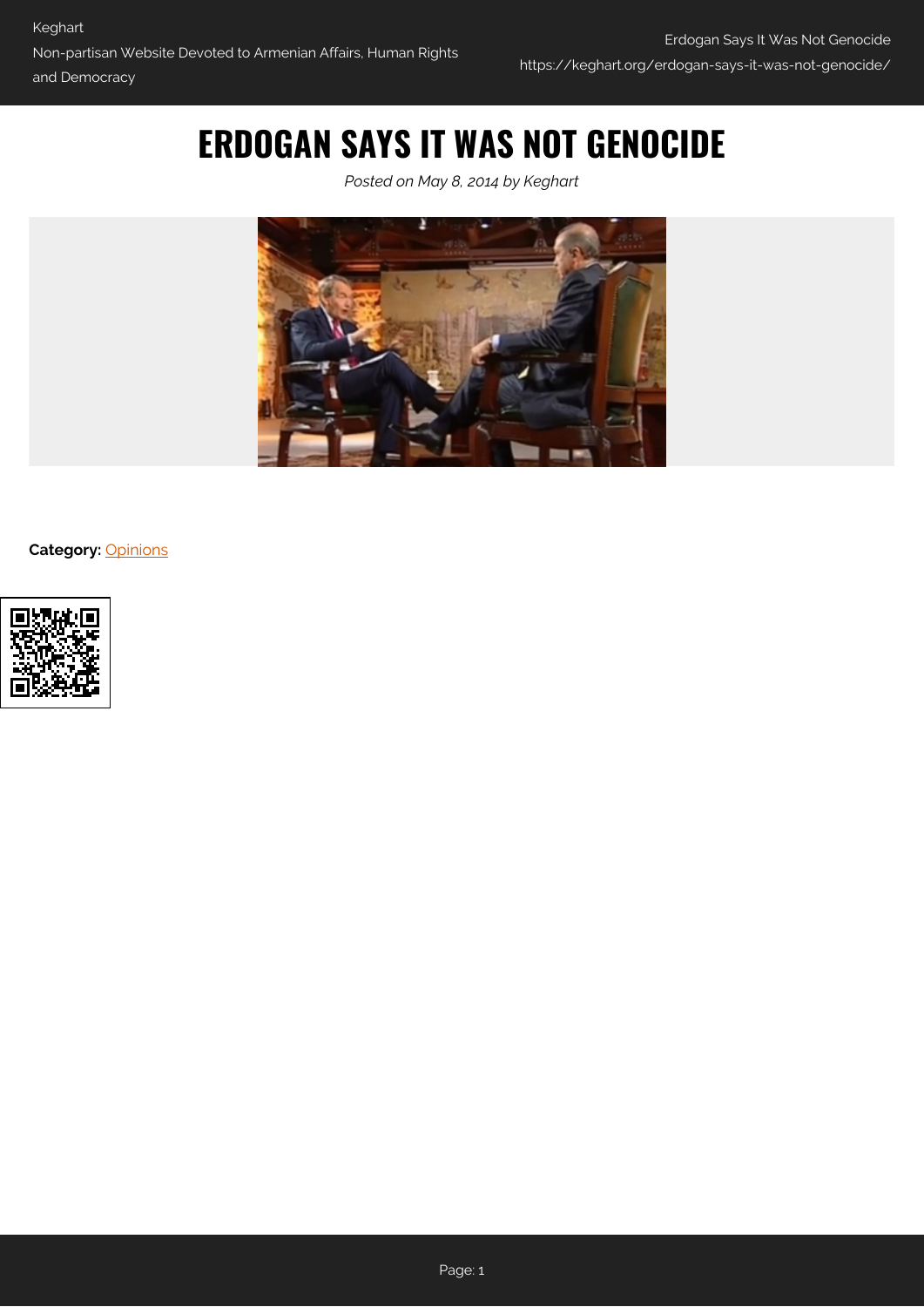## **Because Not All Armenians Were Killed**

By Harut Sassounian, [The California Courier,](http://www.TheCaliforniaCourier.com) 8 May 2014

Within days of releasing a shrewdly-worded statement on April 23, misleading some into thinking that he was acknowledging the Armenian Genocide, Turkish Prime Minister Erdogan reversed course on a major American TV program, claiming that the 1915 mass killings of Armenians was not genocide.

 $\pmb{\times}$ 

## **Because Not All Armenians Were Killed**

By Harut Sassounian, [The California Courier,](http://www.TheCaliforniaCourier.com) 8 May 2014

Within days of releasing a shrewdly-worded statement on April 23, misleading some into thinking that he was acknowledging the Armenian Genocide, Turkish Prime Minister Erdogan reversed course on a major American TV program, claiming that the 1915 mass killings of Armenians was not genocide.

 $\pmb{\times}$ 

When asked by veteran reporter Charlie Rose if it would be possible for the Turkish Prime Minister to characterize these killings as genocide, Erdogan became the laughing stock of TV viewers worldwide by declaring: "It would not be possible, because if such a genocide occurred, would there have been any Armenians living in this country ?"

It is greatly embarrassing that the leader of a major country like Turkey is clueless about the universally-accepted definition of genocide. Foreign Minister Davutoglu (a former professor) and other learned Turks must have cringed watching their Prime Minister expose his ignorance before millions of TV viewers!

Article 2 of the Convention on the Prevention and Punishment of the Crime of Genocide, adopted by the United Nations General Assembly on December 9, 1948, defines genocide as "acts committed with the intent to destroy in whole or in part, a national, ethnical, racial or religious group, as such."

One does not have to be a genocide scholar to comprehend that it is not necessary to wipe out every single member of a particular group to be accused of committing genocide. Did Hitler manage to kill all German Jews? Would Erdogan dare to go on American Television and make a similarly